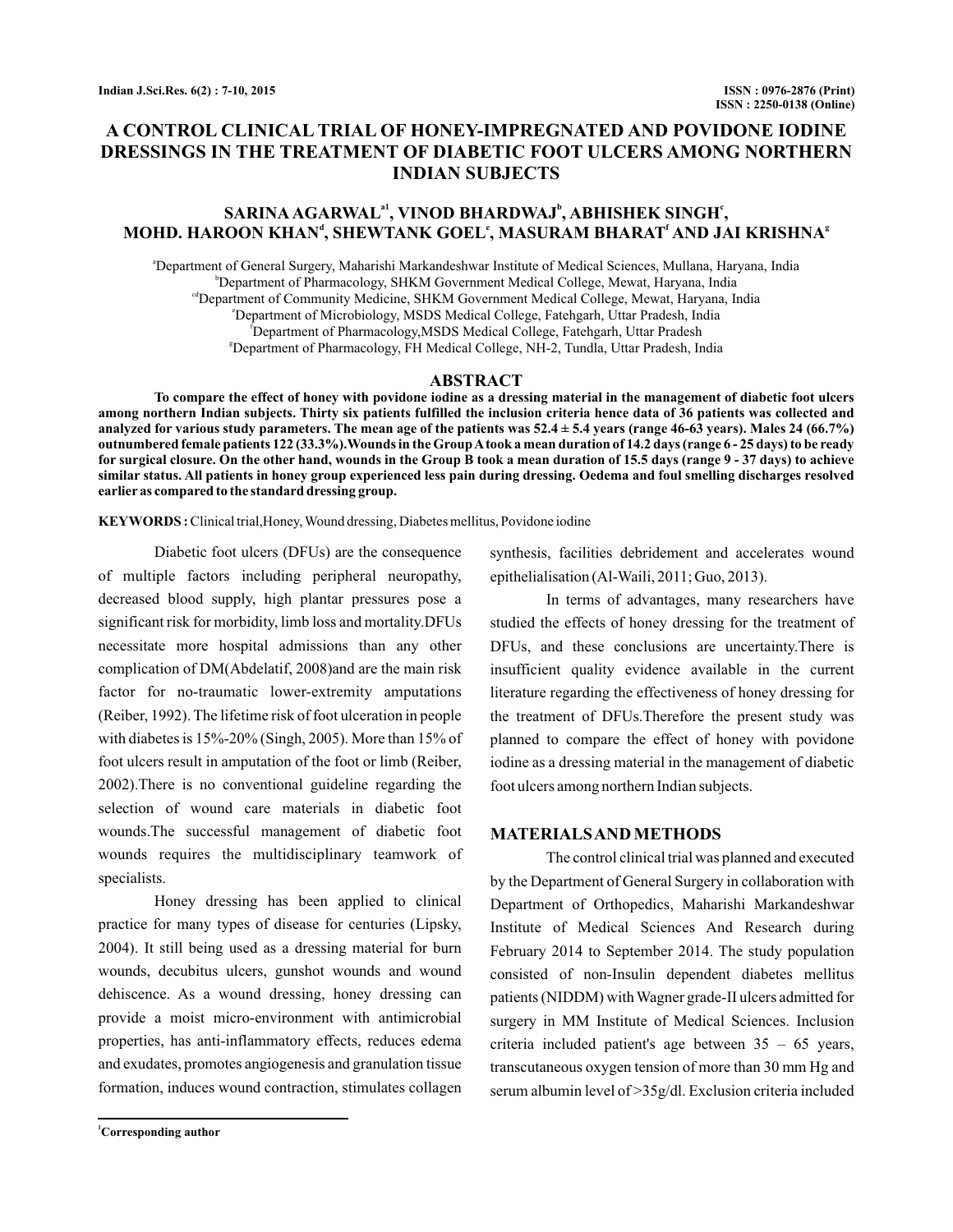multiple medical co-morbidity, steroid therapy, neutrophil count less than  $2000/\text{mm}^3$ .

Maharishi Markandeshwar Institute of Medical Sciences is a state of the art tertiary care teaching institution established in rural outskirt of Ambala to provide super specialty care to underserved population. Department of General Surgery is serving primarily patients mainly from lower socio-economic strata of community not only from whole of Haryana but also from neighboring states. On an average 150-200 patients seek care at Department of General Surgery and Orthopedics, MM Medical College on outpatient (OPD) basis per day. So this institution provided us a perfect base to plan and execute this study.

All the patients'full filling the inclusion criteria were randomized into two groups; Group Ahoneyimpregnateddressing group and Group B- standard (povidone iodine) dressing group. Clean non-sterile pure honey which is commercially prepared for food was used for honey-impregnated dressing. Povidone iodine solution 10% (dilute with normal saline) was used in standard dressing group.All patients received appropriate antibiotics and the ulcers were debridedsurgically by an orthopedic specialist doctor. Tissue specimenstaken during the debridement were sent for culture andsensitivity testing. Blood glucose control was kept optimum under supervision. Wound dressing was started on the first postoperative day and it was carried by trained nursing staff.

In the honey-impregnated dressing group, the wound was initially cleansed with normal saline. A thin layer of honey was poured on the wound and the wound was then covered with sterile gauze and bandaged. In the control group, the wound was first cleansed with normal saline, the followed by covering it with povidone-soaked gauze. Conversion to normal saline dressing was made once the wound was cleared from frank pus. The dressings were carried out on daily basis. Wounds were assessed on daily basis. The assessment terminated when the wound was either ready for surgical closure or needed further debridement. Duration from the initial debridement to the wound closure day was analyzed. If the wound required further surgical debridement, the treatment was categorized as failure and it will not be considered as the end result of the study. Swab for culture and sensitivity was taken when the wound was ready for closure.

Data was captured on predesigned proforma. A total of thirty six patients fulfilled the inclusion criteriahence data of 36 patients was collected and analyzed for various study parameterslike; mean duration for wound healing, duration for wound healing, mean pain while dressing, improvement in Oedema and discharge from wound. Permission of Institutional ethics committee (IEC) was sought before the commencement of the study. Informed consent was obtained from the study participants. All the questionnaires were manually checked and edited for completeness and consistency and were then coded for computer entry. After compilation of collected data, analysis was done using Statistical Package for Social Sciences (SPSS), version 21 (IBM, Chicago, USA). The results were expressed using appropriate statistical methods. Independent-Samples T Test was applied to compares means for Honey dressing group and Standard (Povidone Iodine) dressing group. A two-tailed P<0.05 was considered statistically significant.

### **RESULTS**

Thirty six patients fulfilled the inclusion criteria hence data of 36 patients was collected and analyzed for various study parameters. The mean age of the patients was 52.4  $\pm$  5.4 years (range 46-63 years). Males 24 (66.7%) outnumbered female patients  $122$   $(33.3\%)$ . Meantranscutaneous oxygen tension was 38 mmHg (range 35-41 mmHg).

Culture report showed that following organisms were isolated prior to the treatment - Streptococcus sp. (32%), Staphylococcus sp. (18%), Pseudomonas (12%), *Enterococcus* (9%), *Bacteroides* (5%), *Acinobacter* (5%), Proteus (3%) and *Escherichia coli* (3%). Polymicrobial infections were encountered in (13%) of patients. In the Standard dressing group, wound infected with Pseudomonas, Enterococcus and mixed organisms remained infected until the end of the study; whereas in Honey dressing group, wound infected with Bacteroides, *Enterococcus* and mixed infections remained infected until the end of the study.

Wounds in the Group A - honey impregnated dressing group took a mean duration of 14.2days (range 6 -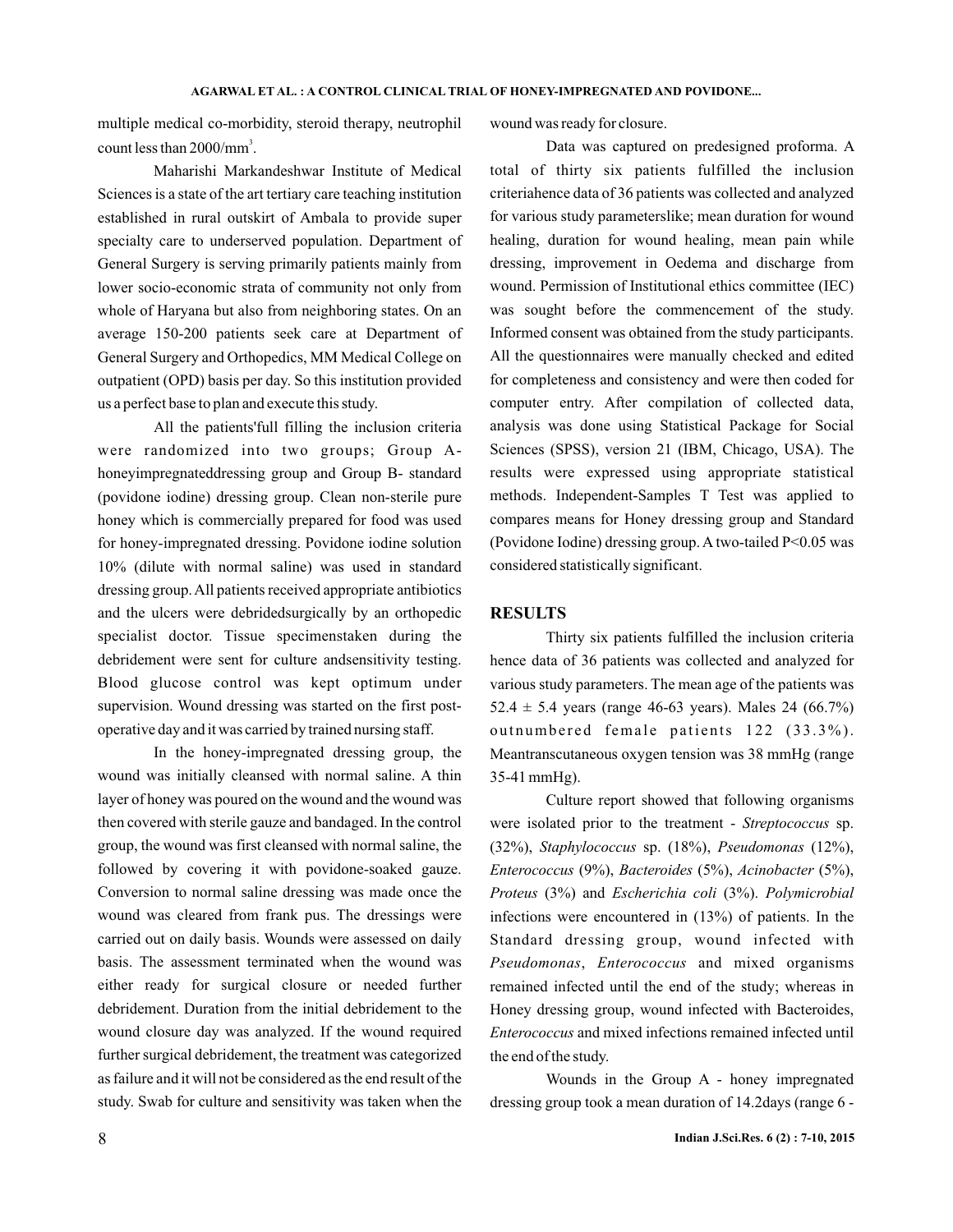#### **AGARWAL ET AL. A CONTROL CLINICAL TRIAL OF HONEY-IMPREGNATED AND POVIDONE... :**

|                                                                 | <b>Groups</b>        |                          |
|-----------------------------------------------------------------|----------------------|--------------------------|
| <b>Variables</b>                                                | <b>Group A</b>       | <b>Group B</b>           |
|                                                                 | Honey dressing group | Stand ard dressing group |
| $\ast$<br>Mean duration for wound healing                       | $14.2$ days          | $15.5$ days              |
| Range                                                           | $6 - 25$ days        | 9-37 days                |
| Mean pain score                                                 | 5.3                  | 6.6                      |
| Oedema                                                          | Less                 | More                     |
| <b>Discharge from wound</b>                                     | Less                 | More                     |
| $*P > 0.05$ , Non - Significant by Independent - Samples T Test |                      |                          |

**Table 1 : Comparative Analysis of Outcome Variables Between Honey Dressing Group and Standard (Povidone Iodine) Dressing Group**

25 days) to be ready for surgical closure. On the other hand, wounds in the Group B - Standard (povidone iodine) dressing group took a mean duration of 15.5 days (range 9 - 37 days) to achieve similar status. All patients in honey group experienced less pain during dressing. Oedema and foul smelling discharges resolved earlier as compared to the standard dressing group. (Table 1).

## **DISCUSSION**

Diabetic foot ulcers are an important complication of diabetes. The integration of knowledge and experience through a multidisciplinary team approach promotes more effective treatment, thereby improving outcomes and early recovery (Shanmugam, 2013; Chahine 2013). Following specialists play their role- Endocrinologist/Diabetologist (optimize blood glucose control); Podiatrist (focus on the foot including prevention and treatment of diabetic foot wounds); Vascular surgeon (manage vascular issues); Microbiologist (look into microbiological etiology and antibiotic selection based on cultures); Orthotist (ensures that therapeutic or custom made footwear aids in minimizing pressure); and Nutritionist (concentrates on diet which helps in the management of diabetes as well as wound healing) (Basile, 2002).

The management of diabetic foot wounds needs timely detection of complications and frequent assessment of the wound. It is important to take into account all the related causes, identify the problem, and treat it.It was observed in this study that wounds in honey impregnated dressing group took 14.2 days to be ready for surgical closurewhereas Standard (povidone iodine) dressing group took a mean duration of 15.5 days (range 9 - 37 days) to

achieve similar status.Wound healing involves formation of granulation tissue, epithelization and wound contraction. In this study these pathological parameters could not be assessed because of variable sizes of wounds. By focusing on whether the wound was clean and ready for closure, assessment of thewound of different size was done. A prospective randomized clinical and histological study of superficial burn wound observed that burn wound dressed with honey allowed early grafting on a clean clear base as compared with sulfur sulfadiazine dressing (Subrahmanyam, 1998). Honey dressing has been reported to promote formation of clean healthy granulation tissue (Subrahmanyam, 1991), accelerates wound healing and enhances graft taking (Bergman, 1983).

Our culture report showed that following organisms were isolated prior to the treatment - Streptococcus sp. (32%), Staphylococcus sp. (18%), Pseudomonas (12%), Enterococcus (9%), Bacteroides (5%), Acinobacter (5%), Proteus (3%) and Escherichia coli (3%). Polymicrobial infections were encountered in (13%) of patients.Another study reported a predominant gram negative infection inWagner grade-II DFUs, and the type of organism correlate well with the severity of infection as determined by grading of the DFUs (Maria, 2002).No new organisms werefound from the wound in both groups indicating bothtechniques were able to prevent crossinfection.

This study has several strengths. First, we have compared the effect of honey with povidone iodine as a dressing material in the management of diabetic foot ulcers. In-depth analysis of this aspect has not been closely investigated by many experts in the field. This study